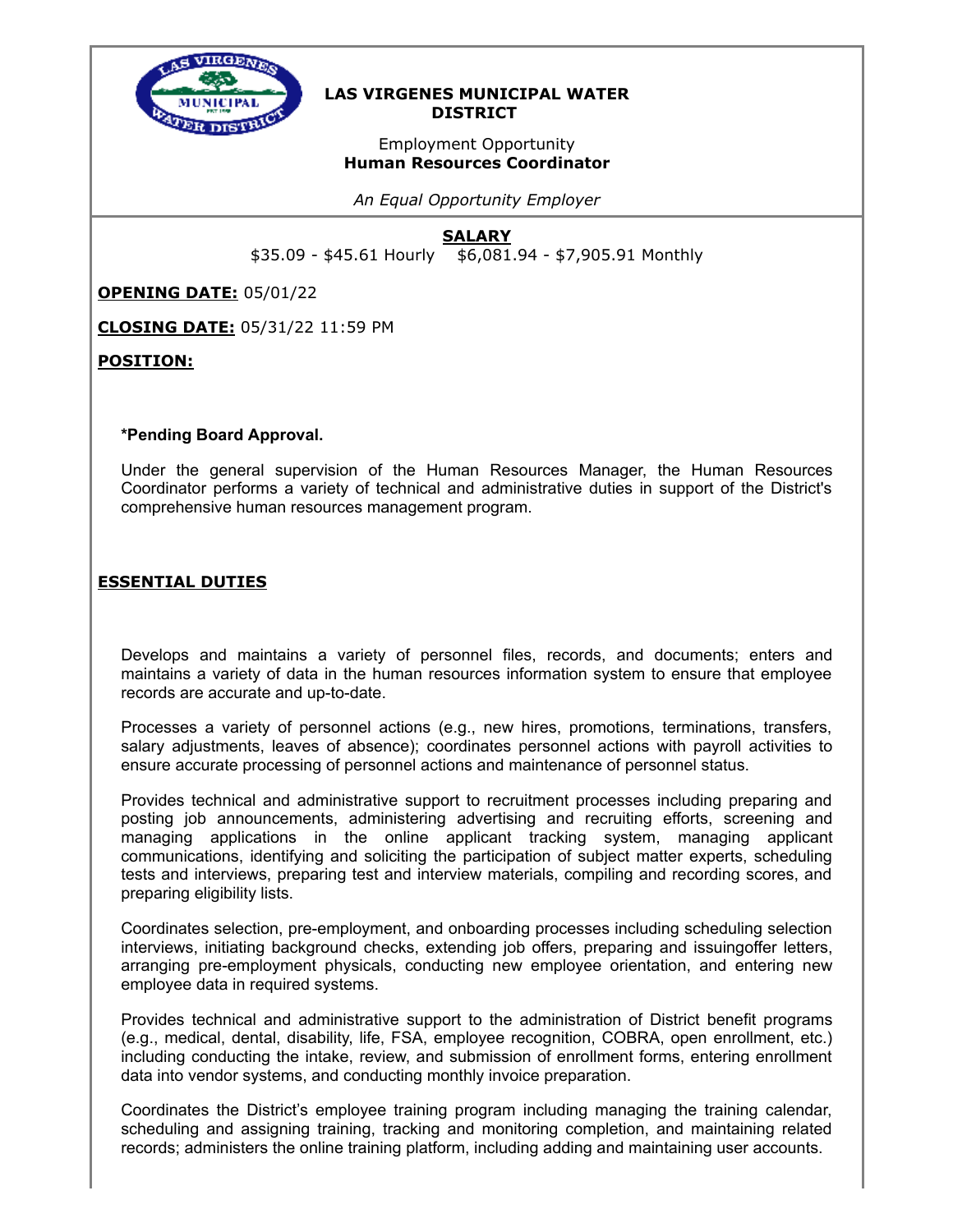Coordinates the employee performance evaluation process, including tracking and following up on overdue evaluations; administers the online performance appraisal system, including adding and maintaining user accounts.

Provides technical and administrative support to the risk management function, including worker's compensation and occupational health and safety.

Provides information and assistance to employees, the public, and external agencies pertaining to human resources issues and programs; interprets, applies, and explains contract provisions, administrative policies and procedures, and state and federal laws and regulations.

Tracks, compiles, and maintains a variety of data and reports; responds to requests for information such as requests for salary and benefits data from external agencies.

Reviews and processes a variety of billing and payments including those pertaining to insurance billing and employee reimbursements.

Performs a variety of clerical and administrative support functions to support the efficient and effective operations of the Human Resources Division.

Performs special projects and assignments in support of the Human Resources Division; assists the Human Resources Manager with collecting and compiling data and information during labor negotiations; facilitates and serves on committees and taskforces.

Performs other duties as assigned.

# **QUALIFICATIONS**

#### *DEMONSTRATED KNOWLEDGE OF AND PERFORMANCE IN THE FOLLOWING AREAS:*

- Principles, procedures, and best practices of public personnel administration and management;
- District policies, memoranda of understanding, and local, federal, and state laws pertaining to personnel administration;
- Principles and practices of data collection and report preparation;
- Principles and procedures of records management;
- Office software and computer programs and applications including integrated human resources information systems

#### *ABILITY TO:*

- Coordinate and perform a broad array of human resources administration activities;
- Interprety, apply, and explain complex laws, rules, regulations, policies, and procedures pertaining to human resources administration;
- Gather, compile, and maintain data from a variety of sources and prepare reports;
- Coordinate multiple projects, activities, events, and processes simultaneously;
- Plan and organize work to meet changing priorities and deadlines;
- Operate office equipment, including computers and supporting word processing, spreadsheet, email, and database applications;
- Perform mathematical calculations accurately;
- Maintain confidential records and information;
- Communicate in an effective manner with applicants, employees, and the public in one-onone and group settings, both orally and in writing;
- Establish and maintain effective and collaborative working relationships with others at all levels internal and external to the organization

#### *PHYSICAL AND SENSORY REQUIREMENTS:*